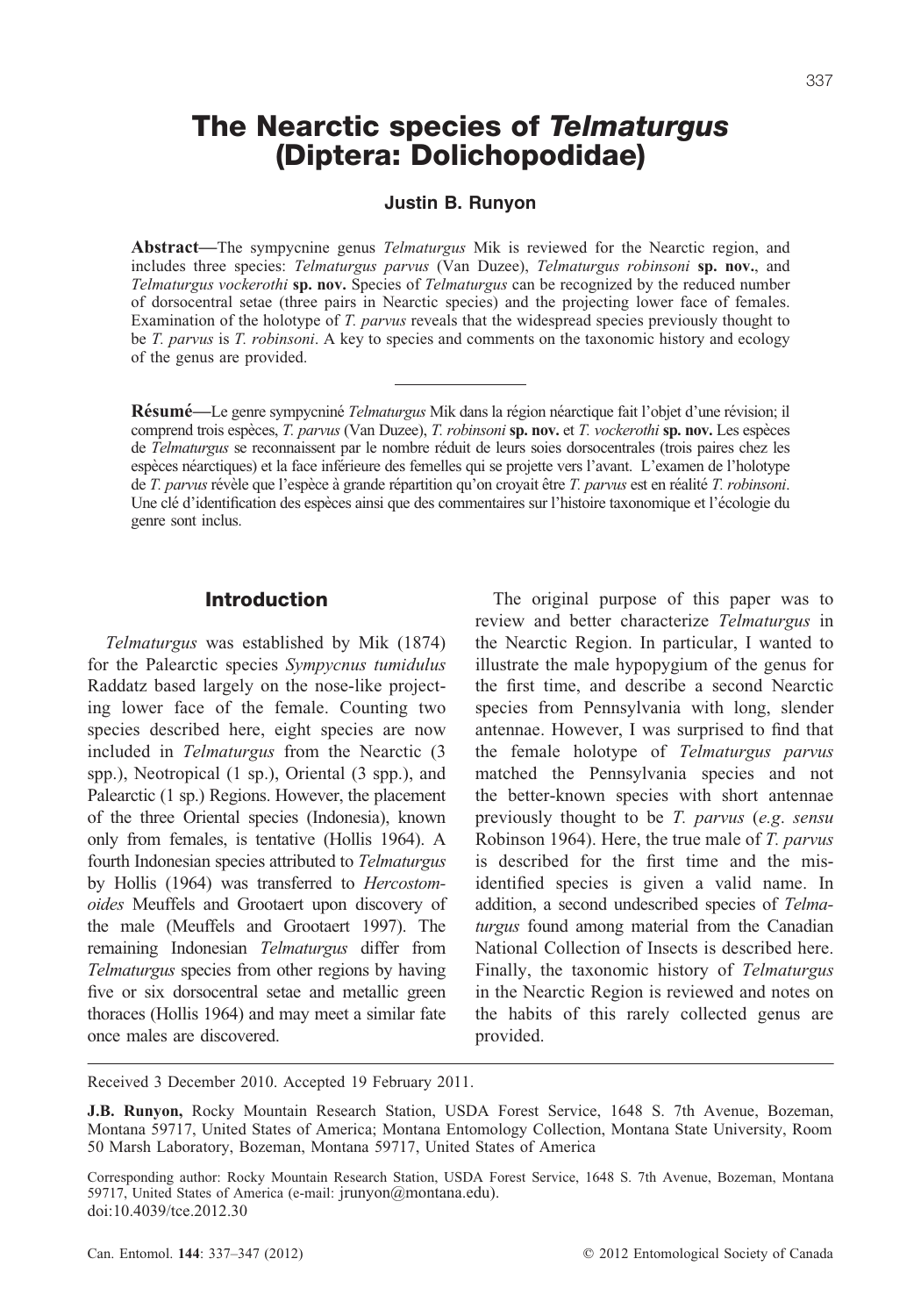### Materials and methods

Material examined during this study is housed in the following collections: the Academy of Natural Sciences in Philadelphia, Pennsylvania (ANSP); the Natural History Museum, London (BMNH); California Academy of Sciences, San Francisco (CAS); Canadian National Collection of Insects, Arachnids and Nematodes, Ottawa (CNC); Harold Robinson Collection, Washington, District of Columbia (HRC); Montana Entomology Collection, Montana State University, Bozeman (MTEC); National Museum of Natural History, Smithsonian Institution, Washington, District of Columbia (USNM).

Data for primary types are presented as they appear on labels. Labels are listed from top to bottom, each in quotation marks and separated by a semicolon; individual data lines are separated by a forward slash (/). Label data for other specimens are summarized using a standardized format.

Descriptions of structural terminology follow McAlpine (1981), except for genitalia which follow Cumming *et al*. (1995) and Sinclair and Cumming (2006). Illustrations of male genitalia are shown approximately as they appear on intact specimens (rotated approximately  $180^\circ$ and lateroflexed to the right), but in descriptions "dorsal" and "ventral" refer to the morphological positions before rotation and lateroflexion, with the top of the page ventral and the bottom of the page dorsal. Genitalia were cleared using

10% KOH and mounted in glycerin for examination and illustration. Body length was measured from the base of antenna to tip of the abdomen. Wing length was measured from the humeral crossvein to the wing apex.

The following abbreviations and terms are used:  $ad =$  anterodorsal(ly);  $av =$  anteroventral(ly);  $pd =$  posterodorsal(ly);  $pv =$  posteroventral(ly);  $ac = acrostichal seta(e); dc = pairs of dorsocentral$ seta(e); T1, T2, etc.  $=$  abdominal tergite one, abdominal tergite two, etc. Legs are designated by roman numerals, tarsomeres by bracketed Arabic numerals (*e.g.* Tarsus  $III(4) = 4$ th tarsomere of metathoracic leg).

### Telmaturgus Mik

*Telmaturgus* Mik, 1874: 349. Type species: *S. tumidulus* Raddatz, 1873 [Palearctic], by original designation.

**Diagnosis.** Species of Nearctic *Telmaturgus* are small (body length 2.0 mm or less), nonmetallic sympycnines (but sometimes with metallic reflections) most readily recognized by the reduced number of dc setae (three pairs in Nearctic species versus four pairs in Neotropical and Palearctic species and five to six pairs in Oriental species) and the broad, projecting clypeus of females (Figs. 1–2). The combination of the following character states will distinguish *Telmaturgus* from other Dolichopodidae in the



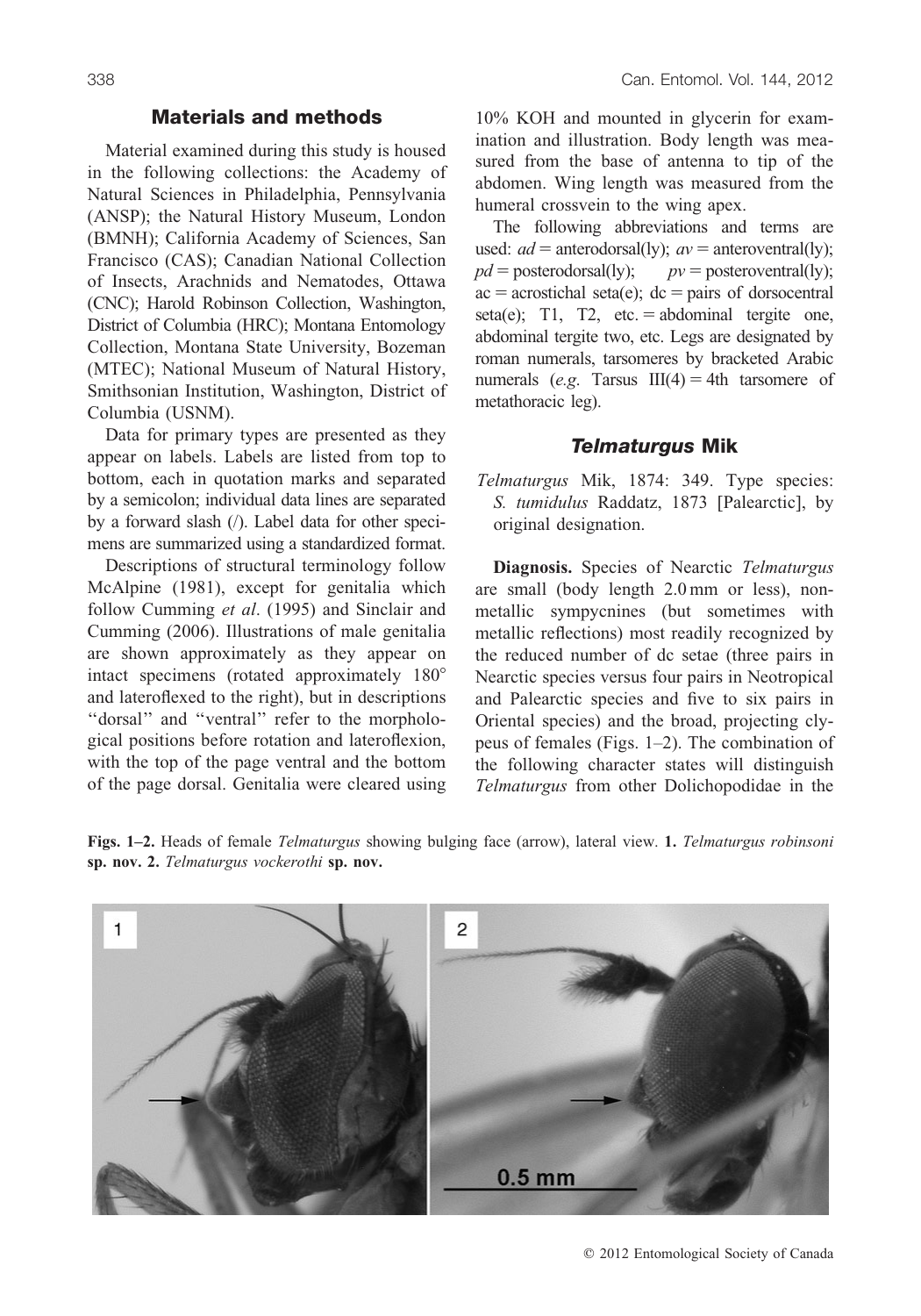Runyon 339

Nearctic. Vertex of head not excavate. Antennal scape without dorsal setae; pedicel without medioapical thumb-like projection. Wing with costa continuous to tip of unbranched vein M; veins  $R_{4+5}$  and  $M_1$  nearly parallel to slightly divergent beyond crossvein dm-cu; crossvein dm-cu shorter than last part of  $CuA<sub>1</sub>$ . Thorax with three large dc; ac in a single row; posterior scutum not distinctly flattened; scutum without velvety black area over wing base; notopleuron with two setae; proepisternum with only a few short hairs. Femurs II and III with preapical seta.

In the Nearctic Region, specimens of *Telmaturgus* are most likely to be confused with *Lamprochromus* Mik (which have four pairs of dc) or *Syntormon* Loew (females have a similar bulging face). However, *Lamprochromus* species are metallic green, have two rows of ac, a distinct blackened area on thorax above wing insertion, and females are without a bulging face. *Syntormon* species are also usually metallic green, have  $5+$  dc, an apical or subapical arista, and the pedicel has a thumb-like apical projection into first flagellomere.

# **Description**

### **Male**

*Head*: Face pollinose with dorsal half triangular, ventral half very narrow (narrowest width less than or equal to width of two ommatidia), clypeus not projecting. Frons rather broad, shining with dark metallic reflections. Vertex with one pair of strong proclinate vertical setae; one pair strong divergent ocellar setae; one pair paravertical setae (slightly larger than uppermost postocular setae); postocular setae in a single row. Eyes with short hairs between facets (ommatidial hairs); ventral half to two-thirds of ommatidia enlarged, especially near face. Labellum with 12 geminately sclerotized pseudotracheae. Antennal scape without dorsal setae; pedicel small, with apical ring of setulae; first flagellomere brown to black, triangular, with basal arista (Figs. 3–5).

*Thorax*: Scutum with three pairs of large dc, sometimes with one to two small setae (less than one-third size of large dc) between two posteriormost dc that are inline to slightly offset medially from dc row; ac in single row; one presutural and one sutural intra-alar seta; one presutural and one postsutural supra-alar seta; one postalar seta; two notopleural setae. Post**Figs. 3–5.** Antennae of Nearctic species of (a) female and (b) male *Telmaturgus*, lateral view. **3.** *Telmaturgus vockerothi* **sp. nov. 4.** *Telmaturgus robinsoni* **sp. nov. 5.** *Telmaturgus parvus* (Van Duzee).



pronotum with one large seta and one to two very small hairs. Margin of scutellum with one pair large setae, one pair smaller lateral hairs, sometimes with additional marginal hairs medial to large setae. Upper proepisternum and proepimeron with several minute hairs. Pleuron in front of posterior spiracle with one or more yellowish small hairs.

*Legs*: Coxa I and II with small yellow hairs on anterior surface and larger black setae on apical margin. Coxa II with small black *ad* seta near 1/2. Coxa III with black dorsal seta at 1/2. Tibia I with comb-like row of *ad* setae on distal half (minute and essentially missing in *T. parvus*). Femur II with one *ad* and one to two *pv* preapical setae. Femur III with one *ad* preapical seta. Tarsus III(1) subequal to but slightly shorter than tarsus  $III(2)$ .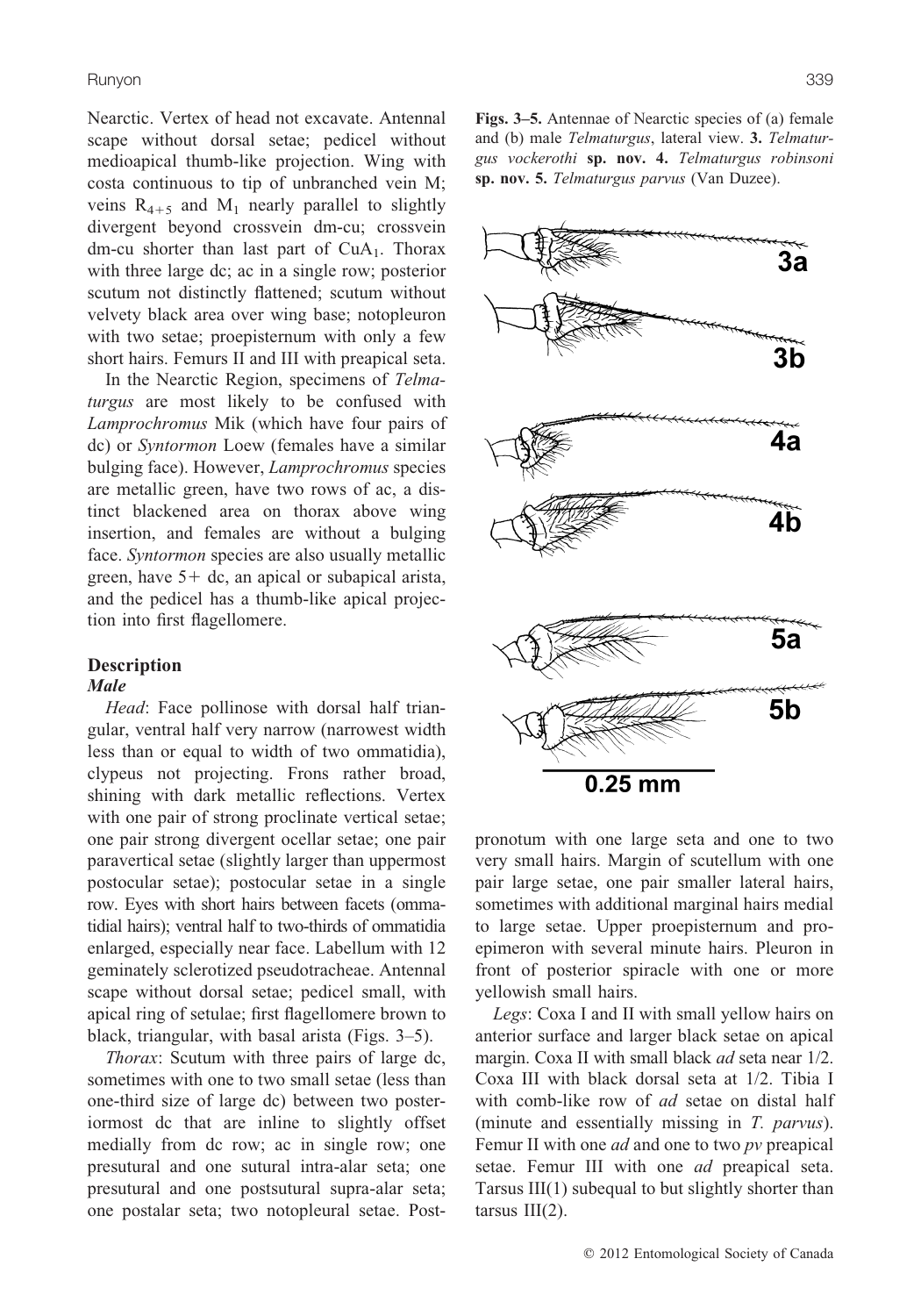*Wing*: Hyaline or brownish-tinged.  $R_{4+5}$  and  $M_1$  parallel or slightly diverging distally; crossvein dm-cu about half as long as distal section of  $CuA<sub>1</sub>$ . Calypter small, yellow, with dark brown to black apex, and with black setae.

*Abdomen*: Conical, rather short and rather blunt apically, mostly dark brown with black hairs and setae. Hypopygium (Figs. 6–7) very small, mostly concealed, capping apex of preabdomen. Epandrium without distinct lobes or setae, with small hairs dorsoapically. Surstylus with two lobes; dorsal lobe rather narrow, tapering to rounded digitiform apex, which is directed medially, with one large and one smaller seta on dorsal surface near 1/2; ventral lobe broad, with one large ventral seta near 1/2, and several small setae near apex. Postgonite present as a pair of tubular sclerites extending around base of phallus and looping ventrally to end near base of hypandrium (Fig. 7). Cerci oval, pale brown with rather long yellow setae and short yellow hairs. Hypandrium (Figs. 6–8) composed of large, thick, rounded ventral lobe and tongue-like dorsal lobe that bears a large projection from ventral surface that is covered with minute spines apically (dorsal lobe and spiny projection are weakly sclerotized and easily missed if genitalia are over-macerated). Phallus arising between (or within) dorsal and ventral lobes of hypandrium with apex pointed slightly to the right (Fig. 6).

### **Female**

Similar to male except for face very broad, nearly parallel-sided, concave with lower edge projecting beyond eyes (Figs. 1–2); first flagellomere shorter (Figs. 3–5); abdomen broader and usually somewhat flattened dorsoventrally. Abdominal terminalia with approximately eight slender acanthophorite spines.

**Remarks.** The form of the hypopygium, in particular the paired tubular postgonites (Fig. 7), supports the placement of *Telmaturgus* in Sympycninae. Interestingly, the male genitalia are very similar and show no characters useful for species identification. The essentially identical male genitalia and unusual structure of the hypandrium (Figs. 6–8) suggest that the Nearctic species of *Telmaturgus* form a closely related group. I have examined a male and female specimen of the

Palearctic *Telmaturgus tumidulus* (from Stalmine, Poulton le Fylde, Lancashire, England), the type species of the genus. The male genitalia of *T. tumidulus* are very similar to the three Nearctic species: it has the same unusual hypandrium (except that the projection from the dorsal hypandrial lobe lacks spines), and is otherwise the same except the setae of the surstylus are much longer, and the cercus is more pointed apically.

The genitalia of only a few sympycnine genera have been examined in detail, but modification of dorsal lobe(s) (or arms) of the hypandrium may be common in the subfamily. For example, the unusual dorsal hypandrial lobe of *Telmaturgus* appears to be derived from the same structure as the hypandrial arms in *Erebomyia*, one of which is modified into a large hook (Hurley and Runyon 2009)*.* Detailed examination of additional Sympycninae genitalia, with particular attention to the hypandrium, may provide insights into relationships of the genera within this large subfamily.

# Telmaturgus parvus (Van Duzee)

(Fig. 5)

*Chrysotus parvus* Van Duzee 1924: 45; transferred to *Telmaturgus* by Robinson (1964).

**Diagnosis.** Males and females of this species are easily recognized by their long, slender first flagellomere with long hairs (Fig. 5) and the yellow ventral half of the pleura.

#### **Description**

**Male:** Body length 1.3–1.5 mm; wing length 1.4–1.6 mm.

*Head*: Face brown-gray pollinose, essentially obliterated by eyes (narrowest width less than width of ommatidium), slightly wider at ventral edge, narrowly triangular dorsally; frons large, wide, shining metallic dark violet with narrow median strip of very sparse brown-gray pollen. Postocular setae rather sparse, black. Palpus very small, dark brown, rounded apically, covered with minute hairs and two to three longer marginal brown hairs. Proboscis brown with a few slender brown hairs along margin. Antenna (Fig. 5b) entirely dark brown; first flagellomere long (length approximately 3 times width), slender, noticeably tapering near insertion of arista and drawn out to a narrowly acute point, covered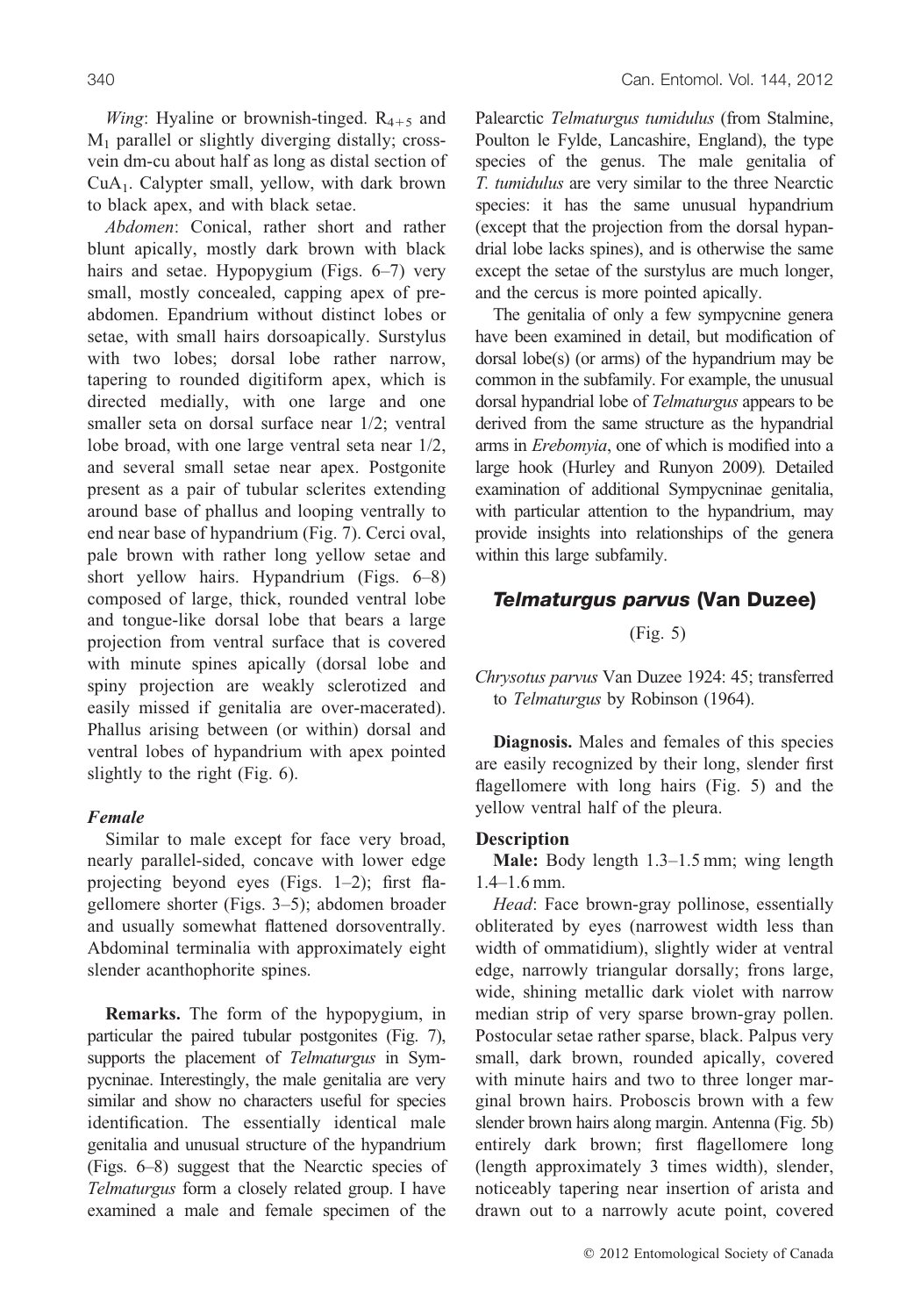**Figs. 6–8.** *Telmaturgus* male terminalia. **6.** *Telmaturgus robinsoni* **sp. nov.** hypopygium, ventral view (Virginia). **7.** *Telmaturgus vockerothi* **sp. nov.** hypopygium, left lateral view (dorsal lobe of hypandrium not shown) (New Brunswick). **8.** *T. vockerothi* **sp. nov.** hypandrium, left lateral view (New Brunswick). Abbreviations:  $cerc = cercus$ ; d hypd  $=$  dorsal lobe of hypandrium; d sur  $=$  dorsal lobe of surstylus; epand  $=$  epandrium;  $ph =$  phallus; pgt = postgonite; sl hypd = spiny lobe of hypandrium; v hypd = ventral lobe of hypandrium;  $v \text{ sur } = \text{ventral lobe of surstylus.}$ 

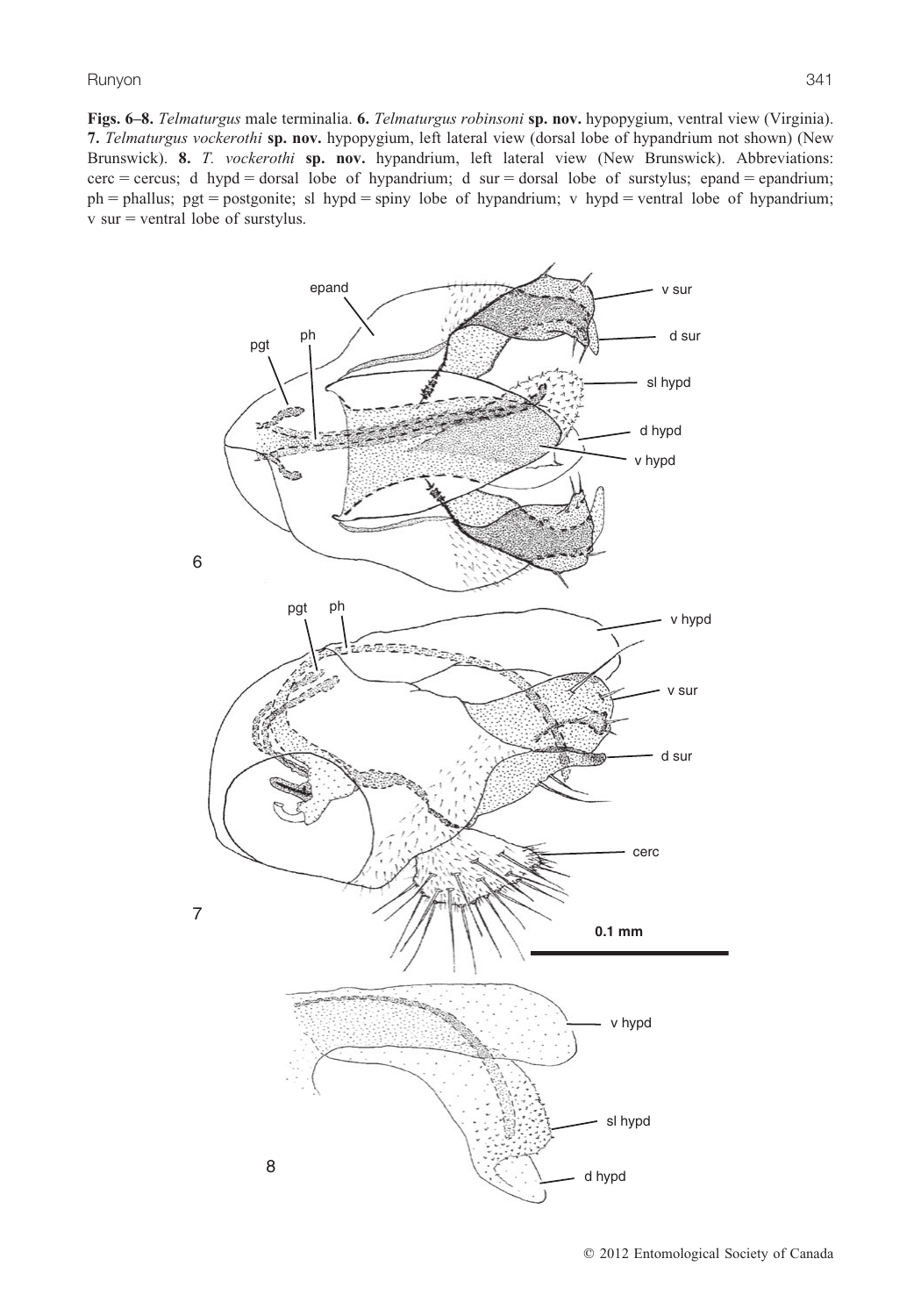with very long hairs (longest subequal to greatest width of first flagellomere).

*Thorax*: Scutum shining dark brown with very sparse brown-gray pollen and violet reflections; notopleuron covered with distinct patch of silver pollen (best viewed dorsolaterally); one to five ac anterior to transverse suture; three dc. Scutellum with very small lateral hair, no additional marginal hairs. Pleura with dorsal half dark brown, ventral half pale yellow, this color difference sharply demarcated.

*Legs*: Yellow, distal tarsomeres brownish. Coxa I with sparse yellow hairs on anterior surface, a few slender, black setae near apex. Tibia I without distinct setae. Tibia II with *ad* seta at 1/4 and 2/3, one dorsal seta near 1/4. Tibia III with one *ad* seta at 1/4, short series of two to four *pd* setae near 1/2, one *av* seta near 1/2, one small ventral seta near 1/3. Ratios of tibia:tarsomeres for leg I: 12-8-3-2-2-2; leg II: 20-9-4-3-2-2; leg III: 21-5-6-4-3-2.

*Wing*: Hyaline.  $R_{2+3}$ ,  $R_{4+5}$ , and M slightly but distinctly diverging toward wing apex.  $A_1$  a very short, weak fold. Calypter yellow at base, broadly black at apex, with 4–5 short, black setae.

*Abdomen*: Similar in color to scutum, sternites frequently yellowish especially at base. Hypopygium very similar to Figs. 6–8 but: hypandrium in ventral view slightly narrower and more pointed apically, spiny lobe with smaller and perhaps fewer spines.

Female: Body length 1.3–1.7 mm; wing length 1.5–1.7 mm. Similar to male except for face wide, projecting ventrally but not greatly so (as in Fig. 2), with silver-brown pollen, dark violet ground color lending bluish color to pollen; first flagellomere a little shorter (Fig. 5a); tibia II with one *av* seta near 1/2.

**Type material examined. HOLOTYPE** ? labeled: "Protection / N.Y. 7.18 '15 / W. Wild Coll''; ''Chrysotus / parvus / Holotype. Van Duzee"; "California Academy / of Sciences / Type / No. 03557''. **PARATYPE:** 1 ~, PENNSYLVA-NIA, Delaware Co., Swarthmore, 13.vi.1909, Cresson (ANSP) [only photographs examined].

**Additional material examined. CANADA:** 1 º ONTARIO, Simcoe, 13.vi.1939, G.E. Shewell (CNC). **U.S.A:**  $1 \&$  MARYLAND, Somerset Co., Snow Hill, 16.vii.1968, swamp margin, W.W. Wirth (USNM); 1 º PENNSYLVANIA, Centre Co., Black Moshannon State Park, Moss-

Hanne Trail, Shirks Run, 40°53.40'N 78°02.58'W, 1900 ft, 26.vii.2005, J.B. Runyon (MTEC); 1 ~ same data as previous, 24.vi.2007 (MTEC);  $1 \delta$ ,  $9 \nvert \varphi \varphi$ , same data as previous, 7.vii.2007 (MTEC, CNC, USNM); 3 ##, 5 ~~ same data as previous, 26.vii.2007 (MTEC, CNC, CAS);  $1 \nvert 2$  same data as previous, 12.viii.2007 (MTEC).

**Distribution.** *Telmaturgus parvus* is known from southern Ontario, New York, Pennsylvania, and Maryland (Fig. 10).

**Remarks.** The holotype is female (Robinson 1964), not male as described by Van Duzee (1924). Although the holotype is in poor condition (missing antennae, most of wings, and part of abdomen), it has the following characters that clearly identify it as this species: ventral half of pleura yellow, bulge of face relatively small (as in Fig. 2), tibia I without comb-like row of setae. The specimens I collected in Pennsylvania were from deeply shaded sphagnum areas of a wooded swamp, the majority of which were obtained by inserting a sweep net into dark areas underneath a boardwalk.

# Telmaturgus robinsoni Runyon, sp. nov.

(Figs. 1, 4, 6)

**Diagnosis.** This species has entirely dark pleura and is similar to *Telmaturgus vockerothi*, but males lack very long setae on tarsus III(1) and females have a strongly projecting face (Fig. 1).

# **Description**

**Male:** Body length 1.5–1.8 mm; wing length 1.5–1.7 mm.

*Head*: Face with silver-gray pollen and some yellowish pollen along eyes, nearly obliterated by eyes on ventral half (narrowest width less than or equal to width of ommatidium), a little wider at ventral edge, triangular dorsally; frons large, wide, shining metallic dark violet, uniformly dusted with very sparse brown pollen. Postocular setae brown to black. Palpus small, dark brown, rounded apically, covered with minute hairs and two to three longer black hairs near apex. Proboscis brown with a few slender black hairs along margin. Antenna (Fig. 4b) entirely dark brown; first flagellomere triangular, length approximately 2 times width, apex acute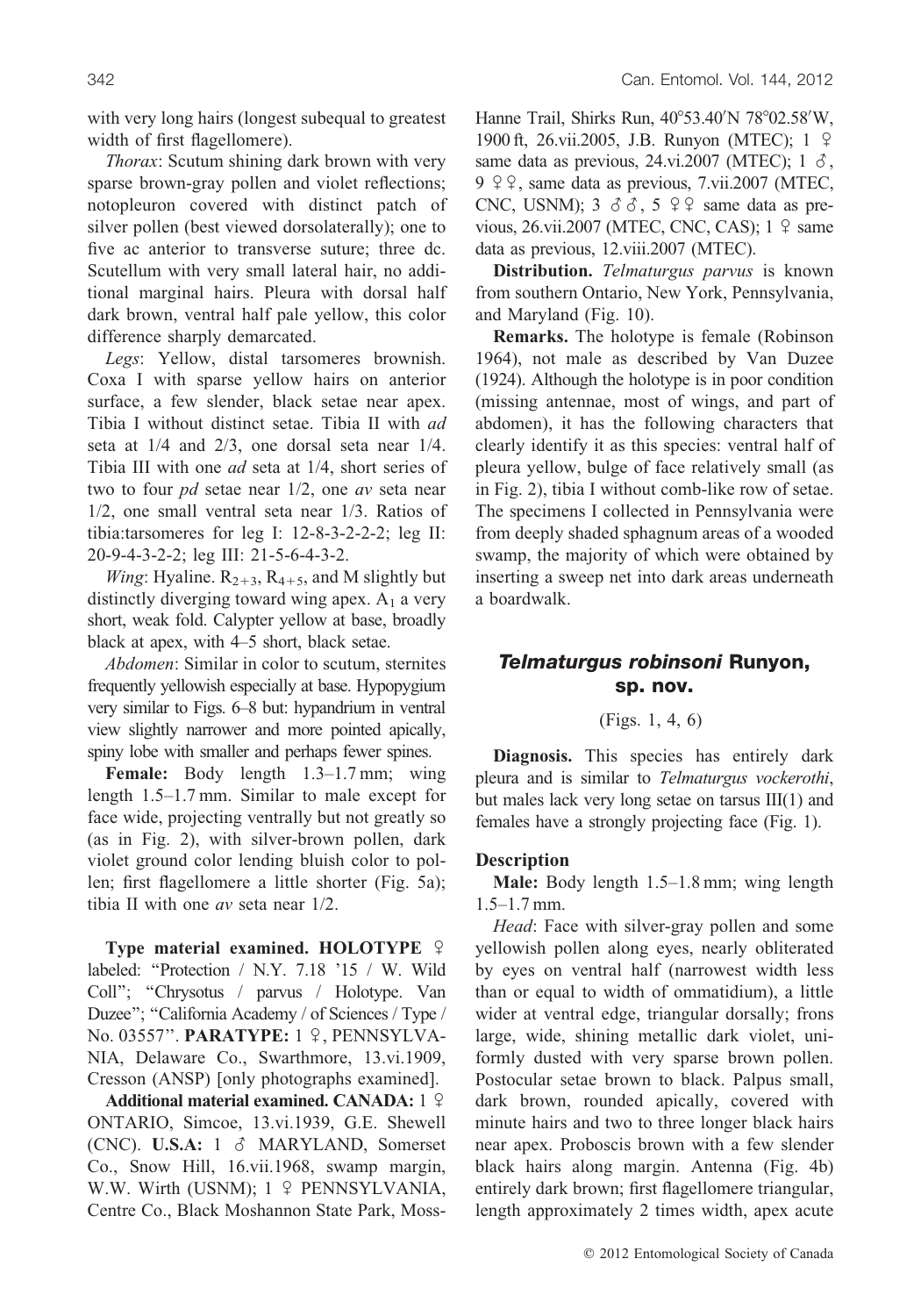but rounded, covered with rather long hairs (longest approximately half greatest width of first flagellomere).

*Thorax*: Scutum dark brown with moderately dense brown-gray pollen and violet reflections; notopleuron with blue-gray pollen (best viewed laterally), same color as pleura; two to eight ac; three large dc with two to three small setae in front of anteriormost large dc, and with one to two small setae between second and third large dc. Scutellum with lateral hair and one to five marginal hairs medial to large setae. Pleura entirely brown in ground color which is mostly concealed by dense blue-silver pollen, sometimes metepimeron ventrally and area below posterior spiracle yellow.

*Legs*: Mostly yellow, distal tarsomeres brownish, coxa I, femora I and III sometimes brownish. Coxa I with sparse yellow hairs on anterior surface, a few black setae near apex. Femur II with several short ventral hairs or setae near base. Tibia I with comb-like row of setae on apical half (length subequal to width of tibia I). Tibia II with *ad* seta at 1/4 and 2/3, one dorsal seta near 1/4, one small *av* seta near 1/2. Tibia III a little widened distally, position and number of setae variable, but typically with zero to two *ad* setae (if present at 1/4 and 2/3), two to three *pd* setae near 1/2, one *av* seta at 1/2, one ventral seta at 1/4. Distal two-thirds of tibia through tarsus III(4) sometimes with *ad* setulae silverywhite. Ratios of tibia:tarsomeres for leg I: 12-8-3- 2-2-2; leg II: 20-9-4-3-2-2; leg III: 22-4-5-4-2-2.

*Wing*: With brown tint, more hyaline on ventroapical one-quarter to one-fifth of wing in most specimens.  $R_{4+5}$  and  $M_1$  parallel beyond crossvein dm-cu.  $A_1$  present as short, weak fold. Calypter yellow at base, broadly black at apex, with three to five short, black setae.

*Abdomen*: Similar in color to scutum, T2 varies from entirely dark brown to some yellow laterally that in a few specimens extends dorsally to leave a narrow medial brown band; sternites frequently yellowish especially at base. Hypopygium illustrated in Fig. 6 and very similar to Figs. 7–8.

**Female:** Body length 1.7–2.0 mm; wing length 1.8–2.0 mm. Similar to male except for face wide, with ventral edge strongly projecting (Fig. 1), with silver-brown pollen, dark violet ground color lending bluish color to face; first flagellomere (Fig. 4a) short triangular with rounded apex (length less than or equal to width); short ventral setae at base of femur II very small to absent; tibia III not widened distally; tibia and tarsomeres of leg III never with silvery-white setulae.

**Type material. HOLOTYPE**  $\delta$  labeled: "Lac Phillipe / Que. 2.IX.1968 /  $45^{\circ}37^{\circ}$ N. 76 $^{\circ}$ W / J.R. Vockeroth"; "HOLOTYPE / Telmaturgus / robinsoni / J.B. Runyon'' [red label] (CNC). **PARATYPES: CANADA:** BRITISH COLUM-BIA.  $1 \delta$ , Penticton, 8.viii.1967, J.R. Vockeroth  $(CNC)$ . ONTARIO. 1  $\varphi$ , Prince Edward Co., Outlet Beach, 14.viii.1968, J.R. Vockeroth (CNC);  $1 \quad 2$ , Midland, 30.vii.1956, J.G. Chillcott (CNC);  $2 \varphi$ , Ottawa, 1.vi.1951, J.F. McAlpine (CNC); 1 <sup>2</sup>, Perth Road, 18.viii.1957, J.R. Vockeroth (CNC);  $3 \circ \delta$ ,  $8 \circ \epsilon$ , same data as holotype (CNC). QUEBEC.  $3 \varphi$ , Farnham, 5.vi.1963, J.R. Vockeroth (CNC); 1 º, Megantic, 22.vi.1923, C.H. Curran (CNC). **USA:** FLORIDA. 1 9, Cedar Keys, 12.vii.1939, Oman (USNM). MASSACHUSETTS. 1 º, Berkshire Co., Pittsfield, Springside Park, 9.ix.2006, J.B. Runyon (MTEC);  $1 \text{ } 9$ , Berkshire Co., Berry Pond, 2150 ft, 5 mi. NW of Pittsfield, 42°30.375'N 73°19.202'W, 9.ix.2006, J.B. Runyon (MTEC). MONTANA. 1 º, Rosebud Co., 6 mi. E of Lame Deer, 3800 ft, 14.viii.1993, R. Hurley (MTEC);  $1 \delta$ , Powder River Co., Holiday Springs, 12 mi. NE of Ashland, 3850 ft, 24.viii.2002, J.B. Runyon (MTEC); 1 º, Jefferson Co., Milligan Creek at Milligan Canyon, 6 mi. W Three Forks, 4370 ft, 6.vii.2002, R. Hurley & J. Runyon (MTEC);  $1 \delta$ , same data as previous, 14.vi.2003 (MTEC). NEBRASKA. 1  $\delta$ , Keya Paha Co., Mills, 16.vi.1959, F.C. Harmston (MTEC). NEW HAMPSHIRE. 2 ##, Belknap Co., 0.25 mi. NE of Tilton, 43°26.823'N 71°35.094'W, 16.vii.2007, J.B. Runyon (MTEC). PENNSYLVANIA. 1  $\delta$ , Bradford Co., 2 mi. S Gillette, 4.vi.1983, R. Hurley (MTEC);  $1 \delta$ ,  $1 \Omega$ , Centre Co., Black Moshannon State Park, Moss-Hanne Trail, Shirks Run, 1900 ft, 40°53.40'N 78°02.58'W, 26.vii.2007, J.B. Runyon (MTEC). TENNESSEE.  $1 \delta$ , Knox Co, 28.vi.1957, H. Robinson (HRC);  $1 \delta$ , same data as previous, 18.vii.1957 (HRC). VIRGINIA.  $4 \delta \delta$ ,  $2 \Omega$ , Dickenson Co., Cranesnest River,  $3 \text{ mi.}$  NE Clintwood,  $1250 \text{ ft.}$  $37^{\circ}10.36^{\prime}N$ 82°24.12′W, 11.vi.2008, J.B. Runyon (MTEC).

**Distribution.** *Telmaturgus robinsoni* is widely distributed in North America. Specimens are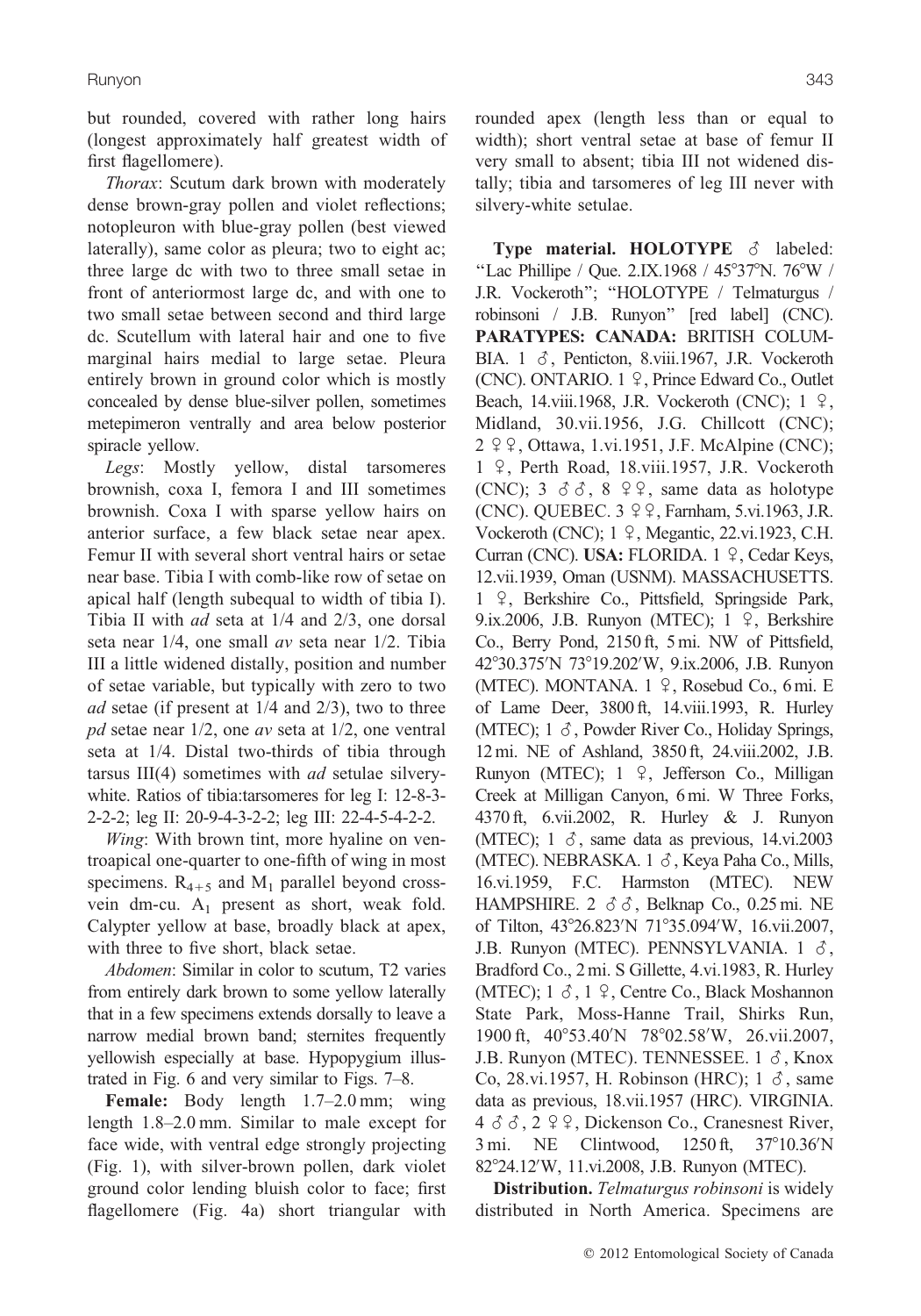**Etymology.** This species is named in honor of Dr. Harold Robinson who first recognized *Telmaturgus* in the Nearctic (Robinson 1960) and first described this species (Robinson 1964) (albeit mistakenly as *T. parvus*).

**Remarks.** This species shows considerable variability in a number of characters (even among specimens from the same locality on the same date) such as number of ac (from one to six), number of hairs on apical margin of scutellum (from one to five), and color of setulae on ad surface of tibia III and tarsus III (entirely black or entirely silvery-white). The presence and extent of yellow on the abdomen and the size of the small basoventral setae of femur II are also variable. Based on similarity of male genitalia and the lack of any geographic patterns in characters, the specimens listed here are considered to be conspecific. I have collected *T. robinsoni* from the shade of tall grasses (often with cattails) in rather open, marshy/springy areas (Montana, New Hampshire, Pennsylvania, Massachusetts) and from sweeping low vegetation bordering small, shaded creeks (Massachusetts, Virginia).

# Telmaturgus vockerothi Runyon, sp. nov.

### (Figs. 2–3, 7–9)

**Diagnosis.** This species has entirely dark pleura and is similar to *T. robinsoni* except that males have very long setae on tarsus III(1) (Fig. 9) and the lower face of females is only slightly projecting (Fig. 2).

### **Description**

**Male:** Body length 1.8–2.0 mm; wing length 1.5–1.6 mm.

*Head*: Face very narrow on ventral half (narrowest width equal to width of two ommatidia or less), a little wider at ventral edge, triangular dorsally, with light brown-gray pollen which is most dense along eyes; frons wide, shining metallic dark blue-violet, uniformly dusted with **Fig. 9.** Tarsus III(1) of male *Telmaturgus vockerothi* **sp. nov.**, ventral view.



very sparse brown pollen. Postocular setae black, those on ventral half of head appearing light brown in certain lights. Palpus small, dark brown, rounded apically, covered with minute yellowish hairs and two to three longer yellowish hairs near apex. Proboscis brown with a few slender, yellowish hairs along margin. Antenna (Fig. 3b) similar to *T. robinsoni*, but scape slightly longer and first flagellomere usually narrower with slightly more pointed apex.

*Thorax*: Scutum dark brown with moderately dense to dense brown-gray pollen and violet reflections; notopleuron with sparse blue-gray pollen (best viewed laterally), same color as pleura; four to seven ac; three large dc, with two to three small setae in front of anteriormost large dc and with one to two small setae between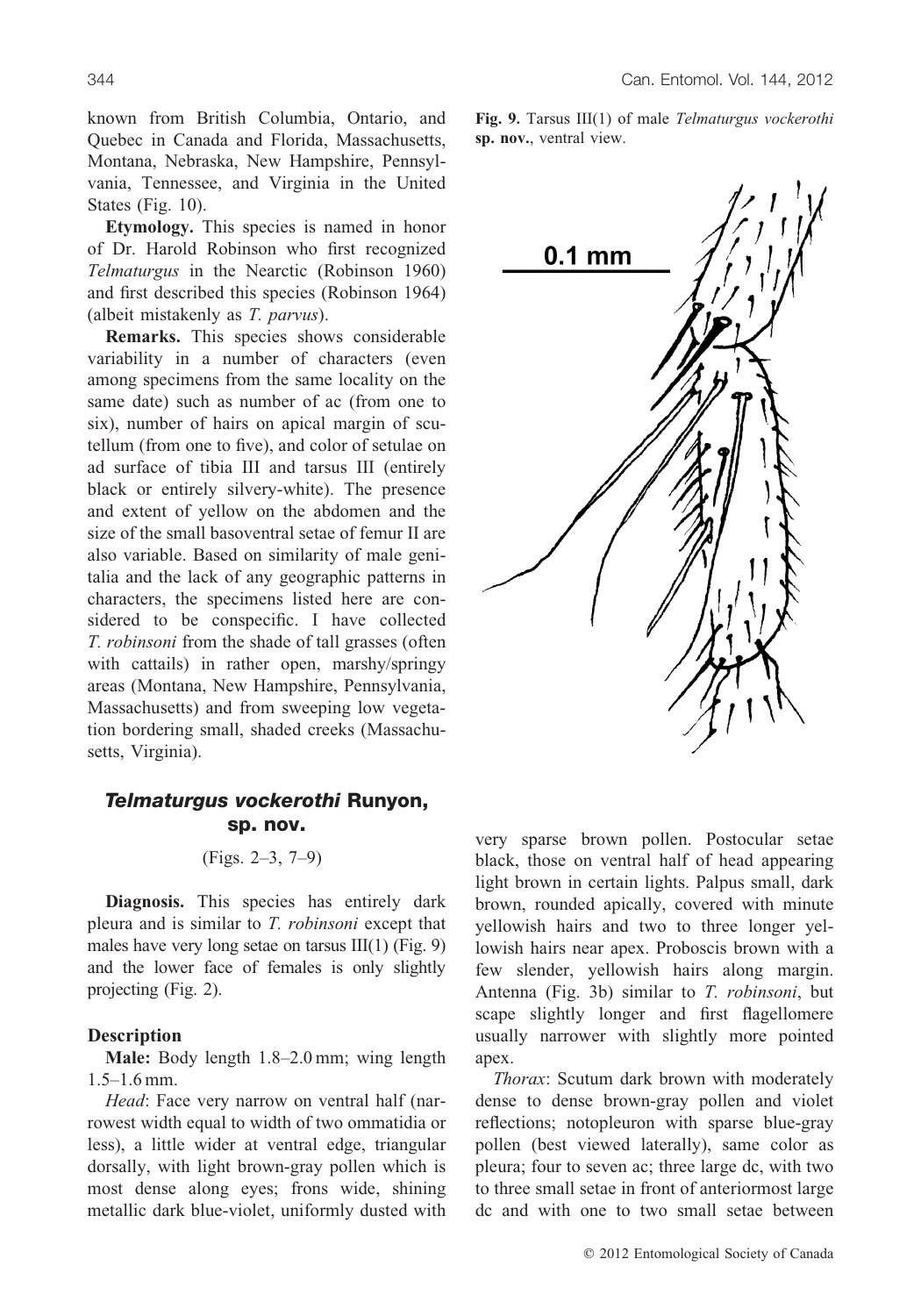second and third large dc. Scutellum with lateral hair and two marginal hairs medial to large setae. Pleura entirely brown in ground color, which is partly concealed by moderately dense blue-silver pollen.

*Legs*: Mostly yellow, but with coxa II often brownish, femur III brownish on distal half, tarsus I and II brownish distally, tarsus III mostly to entirely dark brown. Coxa I with sparse yellow hairs on anterior surface, a few black setae near apex. Tibia I with comb-like row of 4–5 setae on apical half (length subequal to width of tibia I). Tibia II with *ad* seta at 1/4 and 2/3, one dorsal seta near 1/4. Tibia III pale yellow, noticeably widened on distal two-thirds, with one to two *pd* setae near 1/2, and with noticeably longer setulae on ventral to *av* surface. Tarsus  $III(1)$  (Fig. 9) ventrally at base with three long, slender black setae (length of setae approximately equal to length of tarsomere), ventral surface surrounding insertion of these setae mostly bare.

*Wing*: Hyaline. Rather short (wing length less than body length).  $R_{4+5}$  and  $M_1$  nearly parallel beyond crossvein dm-cu.  $A_1$  present as short, weak fold. Calypter yellow at base, broadly black at apex, with four to seven short, black setae.

*Abdomen*: Similar in color to scutum, T2 yellowish laterally; sternites frequently yellowish especially at base. Hypopygium illustrated in Figs. 7–8, very similar to Fig. 6. Ratios of tibia:tarsomeres for leg I: 14-8-3-2-2-3; leg II: 22-9-4-3-2-2; leg III: 26-5-6-4-3-3.

**Female:** Body length 1.9–2.1 mm; wing length 1.7–1.8 mm. Similar to male except for face wide, with ventral edge slightly projecting (Fig. 2); with silver-brown pollen, dark violet ground color lending bluish color to face; first flagellomere (Fig. 3a) a little shorter (length greater than or equal to width); ventral setae at base of tarsus III(1) absent. Tibia II with *av* seta near 1/2. Tibia III not widened distally.

**Type material. HOLOTYPE**  $\delta$  labeled: ''Kouchibouguac N.P. / N.B. 5.VII.1977 / J.R. Vockeroth / Code- 5486Z''; ''HOLOTYPE / Telmaturgus / vockerothi / J.B. Runyon'' [red label] (CNC). **PARATYPES: CANADA:** NEW BRUNSWICK. 2  $\delta \delta$ , same data as holotype (CNC);  $2 \delta \delta$ , same data holotype, 30.vi.1977, with code "5453S" (CNC);  $1 \,$   $\varphi$ , same data as previous, J.D. Lafontaine (CNC). ONTARIO.  $1 \delta$ ,  $1 \Omega$ , Oliver Bog, 3 km south of Galt, 27.v.-3.vi.1987, pitfall trap, sedge pond, D. Blades (CNC).

**Distribution.** *Telmaturgus vockerothi* is known only from southern Ontario and New Brunswick, Canada (Fig. 10).

**Etymology.** Named in honor of Richard (Dick) Vockeroth who collected most of the known specimens of the species.

# **Key to Nearctic species of Telmaturgus**

| Pleura with ventral half pale yellow; tibia I without comb-like row of setae; first flagellomere of<br>antenna long, slender, with narrowly acute apex, approximately 3 times as long as wide                                                                                                                                                      |
|----------------------------------------------------------------------------------------------------------------------------------------------------------------------------------------------------------------------------------------------------------------------------------------------------------------------------------------------------|
| Pleura entirely brown with blue-silver pollen; tibia I with comb-like row of <i>ad</i> setae on apical half; first<br>flagellomere of antenna more broadly triangular, at most 2 times as long as wide (Figs. $3-4$ ) 2                                                                                                                            |
|                                                                                                                                                                                                                                                                                                                                                    |
| Tarsomere III(1) with three long, delicate ventral setae near base (Fig. 9) T. vockerothi sp. nov.                                                                                                                                                                                                                                                 |
| Face with large projection ventrally (bulge of face longer than first flagellomere in lateral view) (Fig. 1),<br>Face only slightly projecting ventrally (bulge of face shorter then length of first flagellomere in lateral<br>view) (Fig. 2), first flagellomere longer than wide $\dots \dots \dots \dots \dots \dots$ . T. vockerothi sp. nov. |
|                                                                                                                                                                                                                                                                                                                                                    |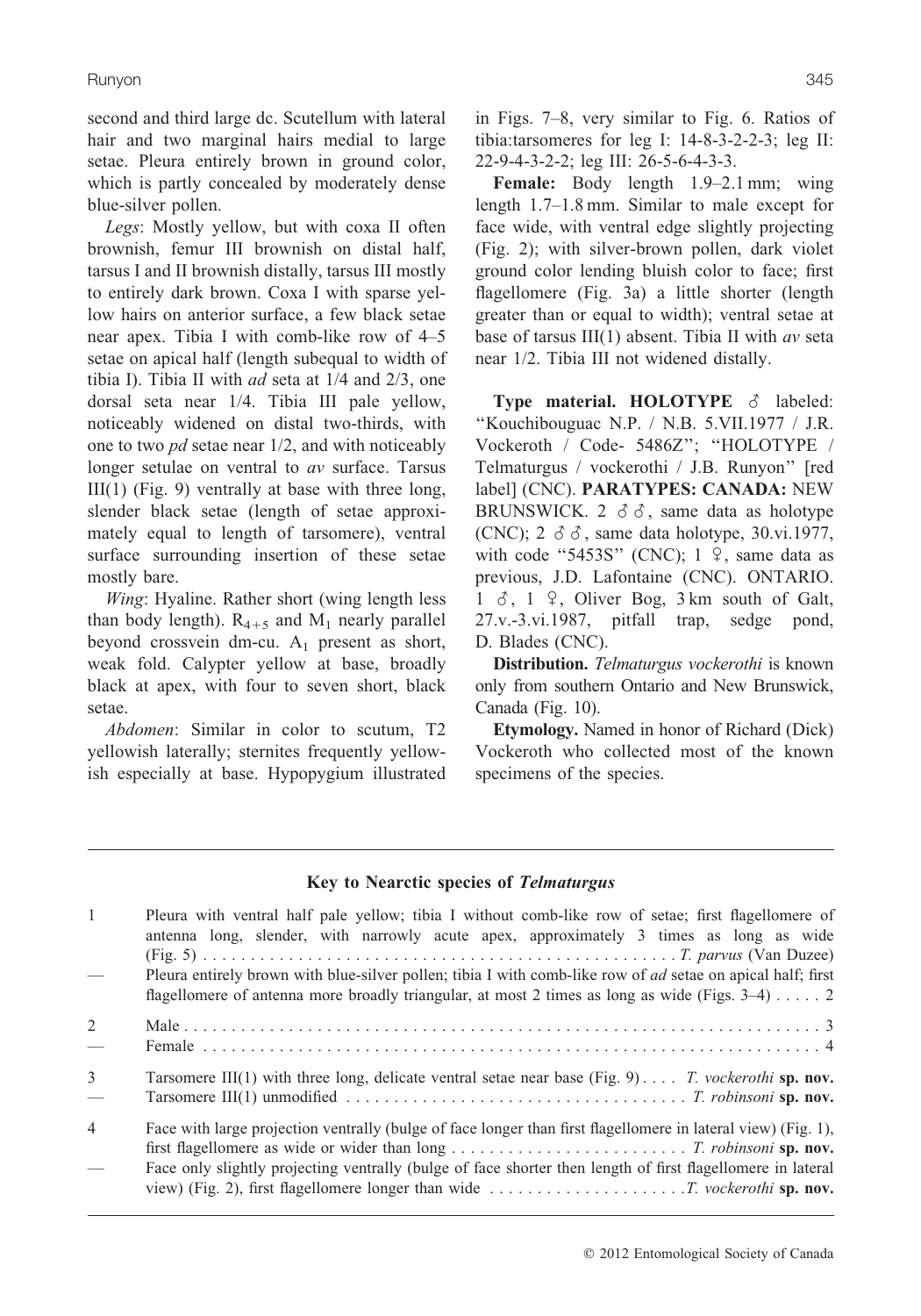

**Fig. 10.** Known distribution of *Telmaturgus* species in the Nearctic Region.

### **Discussion**

Although short, the taxonomic history of *Telmaturgus* in the Nearctic is reviewed here in light of the newly interpreted identity of *T. parvus*. Robinson (1960) first recognized *Telmaturgus* in the Nearctic Region (*Telmaturgus brevicornis* Robinson), recorded along with *Diaphorus satrapa* Wheeler and an undescribed dolichopodid species from Tennessee. Subsequently Robinson (1964) transferred *T. brevicornis* and *D. satrapa* to *Lamprochromus* (the first record of that genus from the Nearctic) and synonymized *T. brevicornis* with *L. canadensis* (Van Duzee).

The undescribed species from eastern Tennessee in Robinson (1960) turned out to be a ''true'' *Telmaturgus*. Following a suggestion by Fred C. Harmston that the Tennessee material might belong to *Chysotus parvus* Van Duzee, Robinson examined the types of *C. parvus* and then transferred the species (including his eastern Tennessee material) to *Telmaturgus* and redescribed it (Robinson 1964). Subsequently, my examination of the Van Duzee holotype and Robinson's Tennessee material revealed that the Tennessee material represents the new species *T. robinsoni* described here and that most literature records for *T. parvus* are based on misidentifications. For example, with the exception of New York and Pennsylvania, the localities listed for *T. parvus* in Pollet *et al.* (2004) refer to the relatively more common and widespread *T. robinsoni*.

*Telmaturgus* are rarely collected and there are few specimens in collections. Assuming Hollis' Indonesian species are true *Telmaturgus* (Hollis 1964), four of the eight known *Telmaturgus* species are known from a single specimen (*Telmaturgus costaricensis* Robinson, *Telmaturgus pulchrithorax* Hollis, *Telmaturgus semarangensis* Hollis, and *Telmaturgus wonosoboensis* Hollis). The Palearctic *T. tumidulus* is reported to be rare (Pollet 2000). *Telmaturgus tumidulus* inhabits humid heathland and peat bog areas (Pollet 2000) and Nearctic species appear to prefer similar habitats. For example, I found *T. parvus* only in moist deeply shaded sphagnum areas of a wooded swamp in central Pennsylvania and *T. robinsoni* primarily in shaded areas. Habitat preference of *T. vockerothi* is unknown, but two specimens were